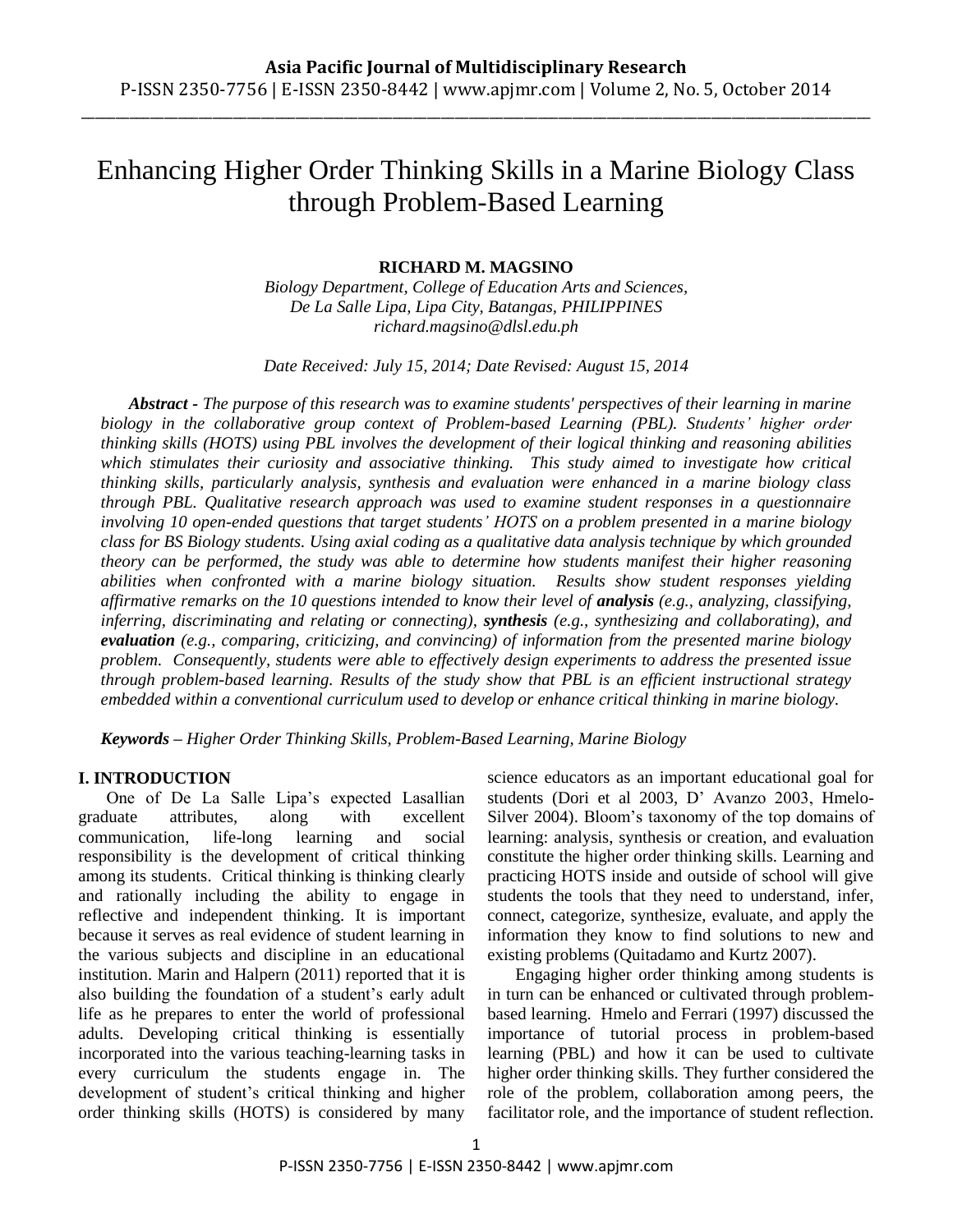#### Asia Pacific Journal of Multidisciplinary Research | Vol. 2, No. 5| October 2014 *Magsino, R.M., Enhancing Higher Order Thinking Skills in a Marine Biology Class through Problem-Based Learning*

Zohar and Dory (2003) strongly suggested that teachers should encourage students of all academic levels (low and high achievers) to engage in tasks that involve higher order thinking skills. Another longitudinal casestudy aimed at examining whether purposely teaching for the promotion of higher order thinking skills enhances students' critical thinking, within the framework of science education (Miri et al 2007). Tiwari et al (2006) found significant differences in the development of students' critical thinking dispositions between students who undertook the PBL approach and lecture courses.

Marine biology is a college undergraduate course offered to Biology majors of the institution. It is a 4 unit lecture and lab course that deals with the characteristics of the marine environment and in-depth study of the organisms living in aquatic habitat, covering discussions on the major marine animal phyla – their behavior, physiology, reproductive strategies and ecology, and marine communities: intertidal and subtidal, hard and soft substrate, estuaries, plankton, coral reef and deep sea. One topic presented and discussed to these Biology major students is the application of the scientific method on marine biological issues and problems. Through problem-based learning as an instructional strategy, the present work studied responses of students who are expected to come up with an experimental research design addressing a specific marine biological issue presented in the class.

#### **II. METHODS**

Qualitative data collection method was adopted in the present study. An open-ended questionnaire consisting of ten questions were answered by sixteen BS Biology students enrolled in Marine Biology course during the  $1<sup>st</sup>$  Semester SY 2014-2015. Prior to the study, the students were given a review lesson on the scientific method and its applications in marine biology problem solving. The participants were then grouped into four groups with four members each. They were presented with a marine biological problem and through collaborative group work they were tasked to discuss and come up with experimental designs that would suit to solve the given problem. The problem states: *"Imagine you are a marine biologist and you notice that a certain type of crab tends to be larger in a local bay than in the waters outside the bay. What hypotheses might account for this difference? How would you go about testing these hypotheses?"*(Hubert & Castro, 2013)

The Problem-based Learning (PBL) Seven Step developed in the University of Maastricht, The Netherlands (in De Graaf & Kolmos, 2003) was the main learning framework used. This framework includes two learning sessions (1 and 2) with an intersession (Step 6. Self-study). Session 1 includes five steps: 1. Clarifying concepts, 2. Defining the problem, 3. Analyzing the problem – brainstorming, 4. Organize facts and knowledge, and 5. Formulate learning objectives. Session 2, on the other hand includes Step 7. Discussion. The instrument was then administered to the participants after the problem-based learning and group presentation sessions.

Responses were subjected to content analysis with axial coding approach to explore the narrative themes on students' experiences and perspective of their critical thinking on the problem presented. This was also done to summarize the students' main ideas and to make valid inferences from the connections among critical thinking and problem-solving skills using higher order thinking. Axial coding was used in the descriptive analysis where an axis or central character or phenomenon was identified. Different dimensions around this axis were then extracted from the student responses: condition, context, interactional strategies and consequences. No statistical treatment of data was performed since the present study utilized the qualitative research approach.

## **III. RESULTS AND DISCUSSION**

**On the analysis domain** *(e.g., analyzing, classifying, inferring, discriminating and relating or connecting)*. Analytical reasoning skills enable people to identify assumptions, reasons and claims, and to examine how they interact in the formation of arguments. Based on findings, students analyzed the marine biological issue presented in the class. Specifically, they were able to classify the dependent and independent variables, formulated a problemrelated inference, discriminated between experimental designs and related or connected the marine biological issue to real-life situations. Students' higher order thinking skills, in particular with the analysis domain, were clearly seen based from the experiences obtained. To illustrate, students are in unison that analysis ―*leads to good understanding of the situation*‖, ―*formulation of a problem*‖, and ―*enables performing the steps in the*  scientific method efficiently", which ultimately "leads to *the possible answer or solutions to the case or issue*". Results reveal students' critical analysis experiences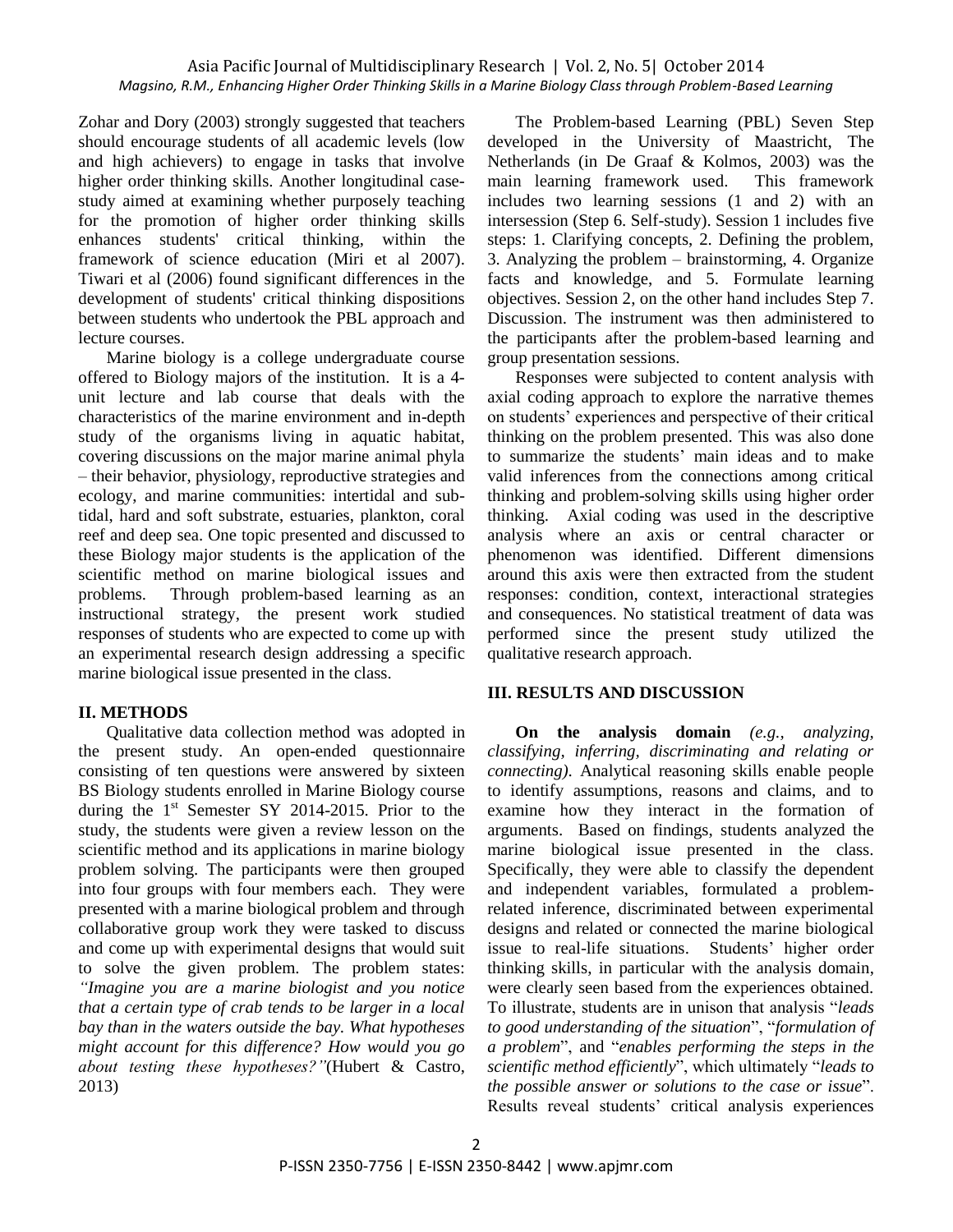ranged from ―*sharing, plotting and imagining ideas*  related to the problem" to "examination of details *relating it to prior knowledge gained through the years as Biology students*‖. Some students also did ―*necessary observation, identification of causes, application of knowledge from past journal article readings and designing of experiments to address the problem*". Results will suggest that students with strong analytical skills attend to patterns and to details, able to identify the elements of a situation and determine how those parts interact.

On the other hand, students were able to classify the independent and dependent variables primarily "to have *focus on the main problem and not be confused on the various factors presented*" and "*to further understand the nature of a biological problem or issue"*. Students did this on purpose to "help [us] choose which *conditions manipulate the change/s occurring in the experimental subject*‖, ―*help in generating a hypothesis*" and "*to be able to know their relationship*, *by what is to be expected given that they are interacting with one another*". A student is aware that classifying both variables helps ―*to determine which* [of the variable] *is being changed or manipulated in the experiment and the affected variables*‖ As a result, students hypothesized that "crabs in the local bay are *larger in size than those found in the open oceans*" due to certain local environmental impacts, leading them to design varied experiments to test their hypotheses. Students' critical analysis on variable classification and inference formulation lead to expected outcomes, i.e., they reported that ―*the dependent variable is the crab size, since it is being affected by the independent variable which is the environmental conditions*". These conditions can include food items, physical-chemical properties of water, nutrient levels, population size, predation and competition, and gender-size correlation variation, as can be seen in the results.

Critical analysis of a biological problem is a prerequisite before self-learning can occur. D'Avanzo (2003) suggested that this mental exercise is an example of metacognition, which is a problem-solving skill or strategy students use to monitor their learning and control their attention. In the study, students used their metacognitive skills to summarize main points, analyze the meaning and implications of a text, and recognize when they fail to comprehend an idea. Students are one in saying that formulation of scientific inference is important ―*to know both dependent and independent variables, and to fully analyze the marine biological*  issue" and "to think of more valid experiments based on *facts that [*we*] already know and what the results will*  become". According to a student, "*educated guesses are done in order to prove something or to make more scientific researches that may contribute to the development of the scientific society*". Metacognition has been described as knowing what is known and not known, using self-teaching skills, and employing student-centered as opposed to teacher-centered learning (Bransford et al. 1999 in D'Avanzo, 2003).

**On the synthesis domain** *(e.g., synthesize and collaborate).*Student skills in synthesizing information enable one to draw conclusions from reasons and evidence. Inference skills indicate the necessary or the very probable consequences of a given set of facts and conditions. The study shows that students synthesized the details of the given marine biological issue/problem. According to one student, *"synthesizing details was done by identifying the problem, observation, and experimentation, leading to different approaches that can be done to yield results"*. Synthesizing details in a more substantive way is aimed to "know the different *factors that influence a specific marine biological issue", "to have organized and detailed points*  regarding the issue", and "to educate students on how *to improve their abilities to make more acquired procedures for the experiment*".

The students were able to do this collaboratively within the group "by sharing ideas and prior knowledge" *to each other"* and *"by making it detail by detail to come up with a convincing experiment and a good conclusion*‖. Moreover, students specifically *"did sharing to the group prior knowledge about crabs, site or location, and the issue itself, leading to its possible solutions"* and *"by thinking of the possible changes that could happen to each variable when one is manipulated"*. As a result, students were able "to *hypothesize on the different factors that affect crab's life, growth and survival"; "able to devise and experimental set-up to address the problem and were able to identify both dependent and independent variables";* and *"looked on the different angles and considering all factors that would affect the crab sizes in the two different sites of the study"*.

Developing ability of students to synthesize information enables them to create new ideas, predict and draw valid conclusions from their different sorts of observation. Results of the study revealed that students were able to create relevant information to assist them in solving the given problem/issue. Moreover, collaboratively working on the problem will yield more positive learning outcomes: active participation in the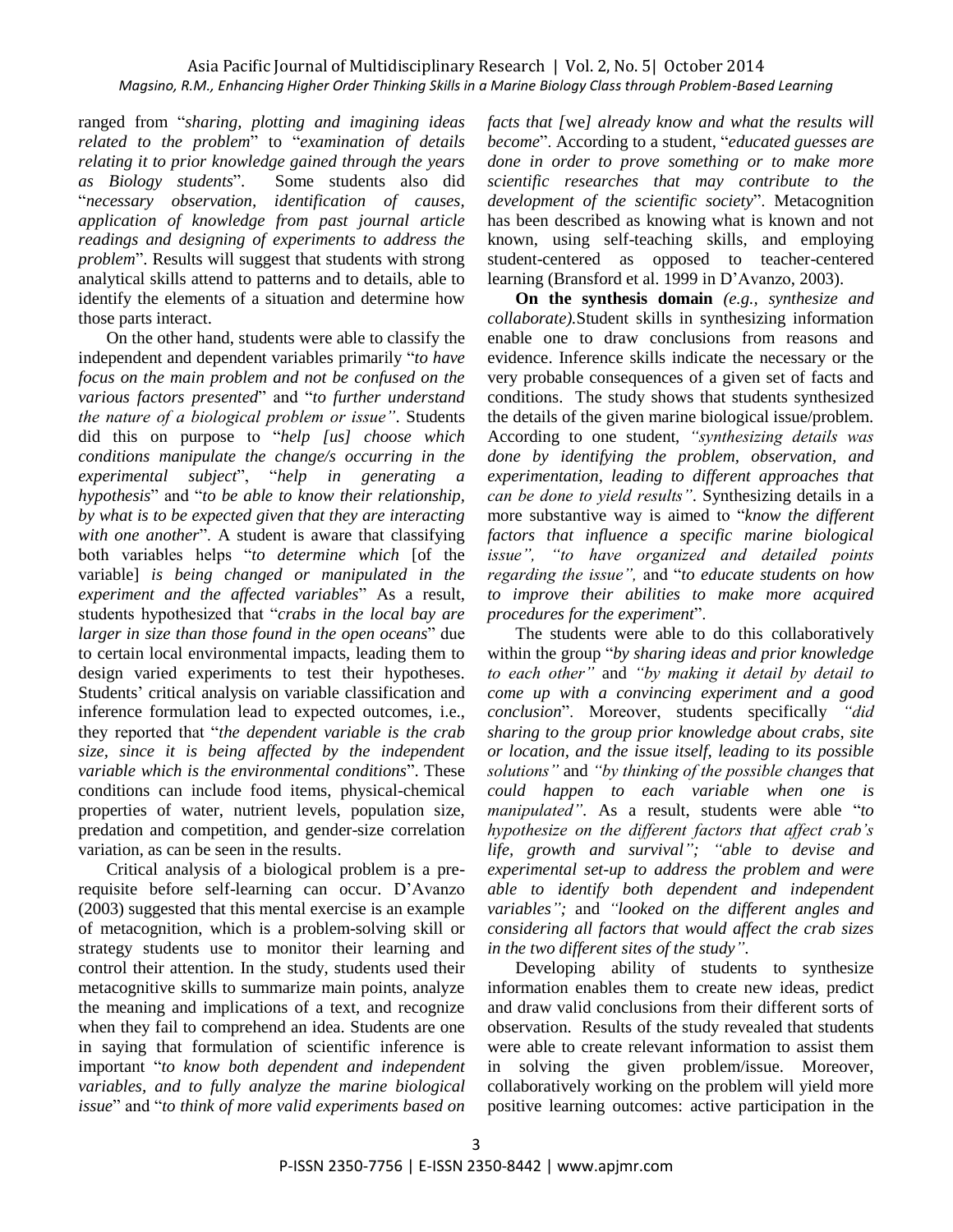learning process including self-direction, identification of own learning needs, teamwork, creative discussion and learning from peers; and the integration and synthesis of a variety of knowledge (Cooke and Moyle 2002). The main concern of PBL is self-directed learning which links knowledge to practical applications through the use of collaborative groups in which students are responsible for deciding what is to be learned (Hmelo-Silver 2004). Collaborative learning is premised on Vygotskian concepts that define learning as the social construction of knowledge.

Collaborative work with other members of the group was also deemed essential by all students. Results of the study show that evidently, students are aware that in a collaborative work, "*all members were given a chance to share their insights and from these ideas the group decided to focus on one, single common point*‖. While doing the activity, students realized that collaboration will be *"more effective if we will have more available options*", thus it is "*a matter of sharing knowledge, thoughts and perceptions to the group*". One student said that "*a good researcher should have an open mind. He should know how to accept suggestions from others since Biology is not an exact science, it is changing. It is done through brainstorming and evaluating each suggested idea*‖.

Collaboration is important because one student said ―*it is needed to discuss how the experiment can be*  designed". Moreover, students shared that group work is significant ―*to yield more answers and still more questions that can be asked*", to "*generate or make more reliable group output*", and to have "strong *arguments being made ready to collaboratively work with others, trying to avoid straying away from the given problem or issue*‖, thus ―*trying to focus more on*  the identified problem". Collaborative or team-based work enabled students to think creatively in terms of enhancing their important skill in the scientific method. McInerney and Fink (2003) reported that team-based learning with challenging projects improved the students' comprehension and retention of information, critical thinking, and attitudes in a microbial physiology course and focused student-instructor interactions on learning. In the present study, students recalled experiments from their respective undergraduate theses since most of them are already working with their topics regarding aquatic species. Thus, as a result, students were able to work more fruitfully "*because it is much* easier to work together". A fundamental rationale for instructional strategies that promote the cooperation between learners is that such strategies more closely

approximate the "real world" than traditional didactic approaches. That is, activities requiring cooperation among individuals reflect how tasks are usually accomplished in practice.

**On the evaluation domain** *(e.g., comparing, criticizing and convincing).* Evaluative reasoning skills enable students to assess the credibility of sources of information and the claims they make. Strong explanation skills can support high quality evaluation by providing the evidence, reasons, methods, criteria, or assumptions behind the claims made and the conclusions reached. The present study found that students were able to effectively evaluate (i.e., compare and criticize) their group output with those of other groups. When students compare, they are evaluating the pros and cons of their experimental design outputs, thus they are able to assess the value and make recommendations (Bloom 1956) about their experiments. To illustrate, one student said they compared because there is "*a need to find for more effective solutions/experimental designs that will address the problem*". Students are also one in saying that comparison is essential so that they will become ―*more exposed to different ideas and approaches of others*‖ and also be ―*collaborative and active seeker for other solutions that may best fit to answer the problem*". Further, this approach enabled them to "*getting more additional information*‖ and ―*needing to have better research results on the next experiments*" or problems that they will encounter. On the other hand, findings suggest that students were also critical on their experimental design outputs. According to students, critical analysis is important to "*yield better research results*". Likewise, constructive criticisms will augment the critical thinking of one person and "*it should be done in an atmosphere of openness and honesty*". A student further said that being critical is important "to" *be able to improve what needs to be improved and to point out some essential points regarding the problem/issue*‖. Further, students said that ―*critical analysis is needed in order to decide which among the choices is the best and most appropriate experimental research design*" for the identified problem/issue. Finally, students were also "enabled to determine and *make an observation about the marine biological problem*", where good inferences and hypotheses can be formulated. Students often use these evaluative skills to determine the strength or weakness of arguments. They can judge the quality of analyses, interpretations, explanations, inferences, options, opinions, beliefs,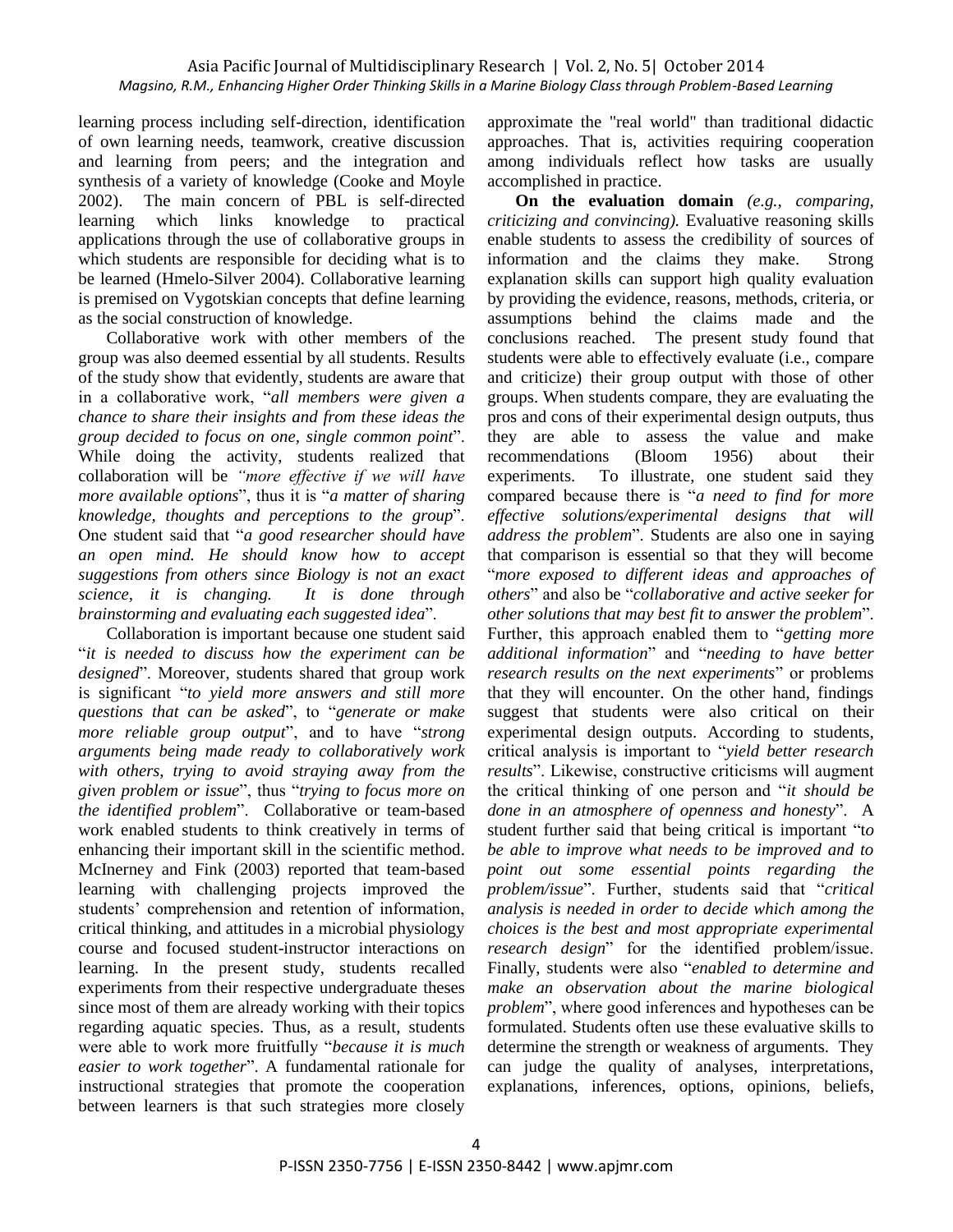ideas, proposals, and decisions applying these evaluation skills.

Results reveal that there is also a degree of variation among the students' strategies in doing comparison and critical analysis. Some students compare by "listening *to and seeing some details that were forgotten from collaborative work*‖ and by ―*sharing their output and explaining why they came up with their presented ideas*". Other students compare by "*presenting outputs one by one and having other groups criticize each others' work*" or "*discussing outputs in the class where students asked questions for clarifications while others having their suggestions*". Nonetheless, all these comparisons were conducted through class discussion and/or presentation which most students prefer as an effective instructional strategy. On the other hand, several experiences were also noted by the students in critically analyzing their experimental designs. To illustrate, students were able to identify ―*experimental and descriptive approaches as ways or approaches in*  solving a particular marine biological issue". In addition, "*they listened and critically analyzed other group's outputs, doing some brainstorming on the problem/issue at hand*". Students are one in saying that ―*by carefully thinking and evaluating things on how the experiment will work better*", "several points will be *raised and were hoped to be changed or improved*". Thinking critically definitely lead them ―*to use the most plausible and reliable experimental design to address*  the problem/issue".

As a consequence of the PBL employed, students learned that there are "lots of possible solutions to the *identified issue/problem*" because "some other groups' *works were different in terms of the concepts and techniques used*", consistent with results of Yuan et al (2008). The students' experiences on the enhancement of their critical are consistent with our aim as college instructors, i.e., to teach students to learn how to evaluate new information from an educated and skeptical perspective (Adams 2003). Critical thinking is compatible with students thinking "out-of-the-box", challenging consensus and pursuing less popular approaches. To illustrate, the following will show the varied experimental designs the students were able to propose in class:

1) counting macro-invertebrate food items that the crabs consume to know crab feeding biology and growth,

- 2) testing effects of various factors such as water quality, food availability and specific resources needed by the crabs,
- 3) measuring crab length-weight parameters separated into two cages, actual estimation of crab age (i.e., more indicative of differing crab sizes),
- 4) making a cage in both sampling sites that will then be placed with crabs from the local bay and from the open ocean,
- 5) examining effects of population size difference,
- 6) gender-size correlation variation,
- 7) effect of presence of predator and competition, and
- 8) theoretical consideration of all possible aspects that could influence the crabs' growth and survival in both the local bay and open ocean.

Results of the study will show that some experimental designs were too simple and some were outliers to the overall experimental designs that were considered. Nonetheless, making an experimental design requires closely related features where methods are not too far away from each other. Findings suggest that by using PBL, students seek and evaluated the information they acquire related to the problem they are given to solve. Students' critical thinking was enhanced in the problem-based learning activity because they were able to define and analyze the problem, identify and find needed information (by posing and answering their own and peers' questions), share the results of their investigations, and ultimately to design alternative experiments (Allen & Tanner, 2003) required to solve the marine biological problem. Hmelo and Ferrari (1997) reported that activities that involve inquiry learning include problem framing, data gathering, divergent thinking or idea generation, evaluating alternatives, and applying a solution to the problem.

# **IV. Summary and Conclusion**

This qualitative study was able to show students' perspectives and experiences in enhancing their critical (higher order) thinking skills in a marine biology undergraduate class. Using problem-based learning and working in collaborative groups, students manifested their critical thinking on the top three domains of learning in the Bloom's Taxonomy (i.e., analysis, synthesis and evaluation). Based on the findings, students were able to classify the dependent and independent variables, formulated a problem-related inference, discriminated between experimental designs and related or connected the marine biological issue to real-life situations. Results also suggested that students synthesized the details of the given marine biological